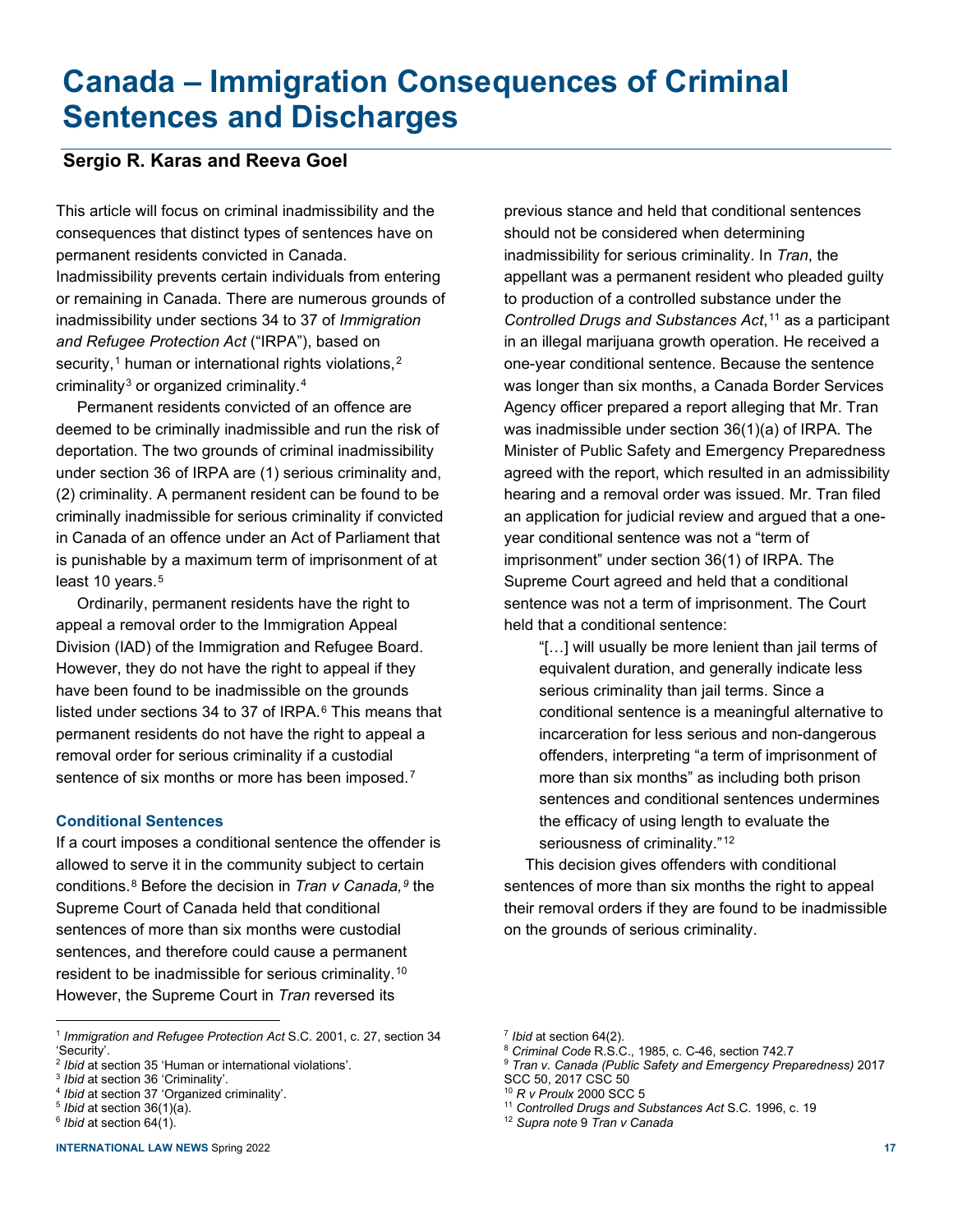#### **Suspended Sentences**

Section 731(1)(a) of the *Criminal Code* allows a court to suspend the passing of a sentence. This means that the offender is released under a probation order with conditions for a period of up to three years. According to the Citizenship and Immigration Canada Manual guidance on evaluating inadmissibility, a suspended sentence is a conviction.<sup>[13](#page-1-0)</sup>

In *Roman c. Canada,[14](#page-1-1)* a permanent resident pleaded guilty to one count of fraud and received a one-year suspended sentence. A deportation order was issued against the appellant, for inadmissibility on grounds of serious criminality. The IAD of the Immigration and Refugee Board ordered the appellant to be removed from Canada and held that he had no right to appeal the removal order as he was inadmissible for serious criminality. The appellant argued that "a suspended sentence of more than six months was not equivalent to a prison sentence within the meaning of paragraph 36(1)(a) of the [IRPA]."[15](#page-1-2) The panel held that a one-year suspended sentence was "considered a prison sentence,"[16](#page-1-3) and:

> "[…] that the appellant has no right of appeal under subsections 64(1) and 64(2) of the Act because he is inadmissible on grounds of serious criminality under paragraph 36(1)(a) of the Act, and received a prison sentence of at least six months, i.e., a 12-

month suspended prison sentence."<sup>[17](#page-1-4)</sup>

Unlike conditional sentences which the Supreme Court has held are not equivalent to custodial sentences, the same guidance does not exist in relation to suspended sentences. The IAD held on various occasions that a suspended sentence makes permanent residents criminally inadmissible and subject to removal orders that they cannot appeal if convicted to six months or more.

#### **Absolute and Conditional Discharges**

Discharges are a way for courts to avoid imposing the full impact of a criminal conviction on an offender pursuant to section 730 of the *Criminal Code*. There are two types of discharges: (1) absolute discharges, and (2) conditional discharges. For absolute discharges, a conviction is not registered and there are no conditions imposed. However, a finding of guilt is made. A conditional discharge subjects the offender to a probation order with certain conditions attached for a period of up to three years.

A conviction does not exist when courts grant discharges<sup>[18](#page-1-5)</sup> and therefore if a court imposes one on a permanent resident, they are not inadmissible for serious criminality.[19](#page-1-0) For example, in *Ranger v Canada*, the IAD set aside a removal order made against an offender who was subject to a conditional discharge, stating that "he was not convicted of an offence reportable under section 36(1)(a) of IRPA."[20](#page-1-2) The appellant, a permanent resident, had been ordered removed due to his conviction for possession of counterfeit currency. During the hearing, it was submitted by the appellant that "the removal order made against him was not valid in law, because he had not been convicted, but rather subject to a conditional discharge."[21](#page-1-4) The IAD agreed. Like conditional sentences, discharges also allow for the right of appeal in circumstances where a removal order is made against an offender.

#### **Conclusion**

Permanent residents convicted of an offence for which a discharge or conditional sentence is imposed will not be inadmissible for serious criminality and have the right to appeal to the IAD if a removal order is made against them. However, if a suspended sentence is imposed, permanent residents lose the right to appeal the removal order. They are limited to filing applications for judicial review at the Federal Court, and to filing applications to Immigration, Refugees and Citizenship Canada, for reasons involving humanitarian and compassionate grounds.

Sergio R. Karas, principal of Karas Immigration Law Professional Corporation, is a Certified Specialist in Canadian Citizenship and Immigration Law by the Law Society of Ontario. He is Past Chair of the ABA International Law Section Canada Committee and current cochair of the International Ethics Committee, International Law Section,

<span id="page-1-0"></span><sup>13</sup> CIC Manual '*ENF 2 Evaluating Inadmissibility'*

[http://overseastudent.ca/migratetocanada/IMMGuide/CICManual/enf/e](http://overseastudent.ca/migratetocanada/IMMGuide/CICManual/enf/enf02-eng.pdf) [nf02-eng.pdf](http://overseastudent.ca/migratetocanada/IMMGuide/CICManual/enf/enf02-eng.pdf)

<span id="page-1-1"></span><sup>14</sup> *Roman c Canada (Ministre de la Sécurité publique et de la Protection civile)* 2016 CarswellNat 2467.

<span id="page-1-2"></span><sup>15</sup> *Ibid* at para 9.

<span id="page-1-3"></span><sup>16</sup> *Ibid* at para 16.

<span id="page-1-5"></span><span id="page-1-4"></span><sup>17</sup> *Ibid* at para 29. <sup>18</sup> *Supra note* 12 CIC *Manual*.

**INTERNATIONAL LAW NEWS** Spring 2022 **18**

<sup>19</sup> Government of Canada "*Rehabilitation for Persons Who Are Inadmissible to Canada Because of Past Criminal Activity"* [https://www.canada.ca/en/immigration-refugees](https://www.canada.ca/en/immigration-refugees-citizenship/services/application/application-forms-guides/guide-5312-rehabilitation-persons-inadmissible-canada-past-criminal-activity.html)[citizenship/services/application/application-forms-guides/guide-5312-](https://www.canada.ca/en/immigration-refugees-citizenship/services/application/application-forms-guides/guide-5312-rehabilitation-persons-inadmissible-canada-past-criminal-activity.html)

[rehabilitation-persons-inadmissible-canada-past-criminal-activity.html](https://www.canada.ca/en/immigration-refugees-citizenship/services/application/application-forms-guides/guide-5312-rehabilitation-persons-inadmissible-canada-past-criminal-activity.html) <sup>20</sup> *Ranger v. Canada (Minister of Public Safety and Emergency Preparedness)* 2014 CarswellNat 7414 at para 8. <sup>21</sup> *Ibid* at para 5.